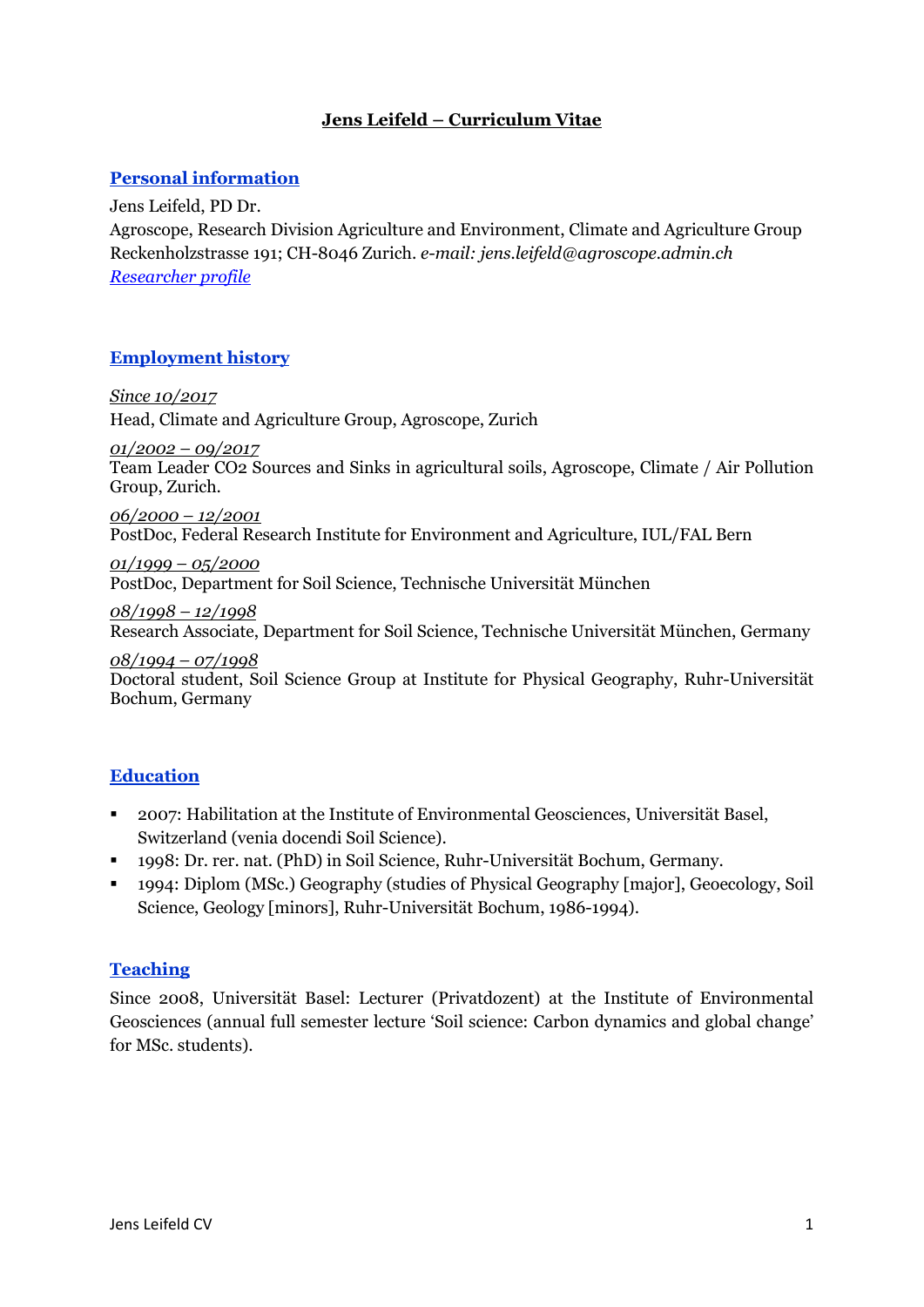### **Approved research projects**

- 2022. 'Biodiversität, Klima und Nachhaltigkeit: ein Umweltrechner für die Schweizer Landwirtschaft', funded by Minerva-Stiftung, CHF 225'000, J. Leifeld, S. Keel.
- 2021. 'Soil organic carbon sequestration potential of agricultural soils in Europe' WP III, funded by the European Joint Program Cofund on Agricultural Soil Management (EJP Soil), € 176'000, J. Leifeld.
- $\geq$  2021. 'Indicators for successful carbon sequestration and greenhouse gas mitigation by rewetting cultivated peat soils' WP III, funded by the European Joint Program Cofund on Agricultural Soil Management (EJP Soil), € 122'000, J. Leifeld.
- 2020. 'Combining biogeochemical and modelling approach to assess peatland restoration', extension, funded by the Swiss National Science Foundation, CHF 139'000, J. Leifeld, C. Alewell.
- 2019. 'Prozessorientierte Modellierung der direkten N2O-Emissionen landwirtschaftlicher Böden', funded by the Swiss Federal Office for the Environment, CHF 300'000. S. Keel, J. Leifeld.
- 2018. 'Lachgasemissionen aus überschütteten organischen Böden', funded by the Swiss Federal Office for the Environment, CHF 40'000. J. Leifeld.
- 2017. 'Klimawirksamkeit von Überschüttungen organischer Böden', funded by the Swiss Federal Office for the Environment, CHF 187'000. J. Leifeld, C. Alewell.
- 2017. 'AgroCO2ncept Flaachtal', funded by the Swiss Federal Office for Agriculture, CHF 70'000, J. Leifeld, H.-R. Oberholzer.
- > 2016. 'Combining biogeochemical and modelling approach to assess peatland restoration', funded by the Swiss National Science Foundation, CHF 432'000, C. Alewell, J. Leifeld.
- $\geq 2014$ . 'Stable carbon isotopes in soils as indicators of environmental change', funded by the Swiss National Science Foundation, CHF 67'000. C. Alewell, J. Leifeld.
- 2014. 'Quantifying greenhouse gas mitigation effectiveness through the GRA croplands greenhouse gas network (MAGGnet) FACCE-JPI', funded by the Swiss National Science Foundation, CHF 36'000. J. Leifeld.
- 2014. 'Peatlands and climate', funded by the Swiss Federal Office for the Environment, CHF 230'000. J. Leifeld, C. Alewell.
- $\geq 2013$ . 'Agricultural management and belowground carbon inputs sustaining soil quality', funded by the Swiss National Science Foundation, CHF 575'000. J. Mayer, J. Leifeld, A. Hund, S. Abiven.
- 2013. 'Sustainable management of organic soils', funded by the Swiss National Science Foundation, CHF 475'000. J. Leifeld, S. Engel, M. Müller.
- 2012. 'Land-use and management impacts on carbon sequestration in mountain ecosystems' funded by the Swiss National Science Foundation, CHF 286'000. J. Leifeld, M. Zhyanski.
- $\geq$  2012. 'Soil isotope dating of the ZOFE long-term experiment' funded by the Swiss Federal Office for the Environment, CHF 15'000. J. Leifeld.
- $\geq$  2012. 'GHG emissions and crop yields from biochar-amended temperate agricultural soils' funded by the Swiss National Science Foundation, CHF 190'000. J. Leifeld, F. Conen, A. Neftel.
- $\geq 2012$ . The effect of biochar application on nitrous oxide and carbon dioxide emission from an agricultural soil with a long history of different management', International Short Visit Programme, funded by the Swiss National Science Foundation, CHF 10'000. J. Leifeld, N. Buchkina.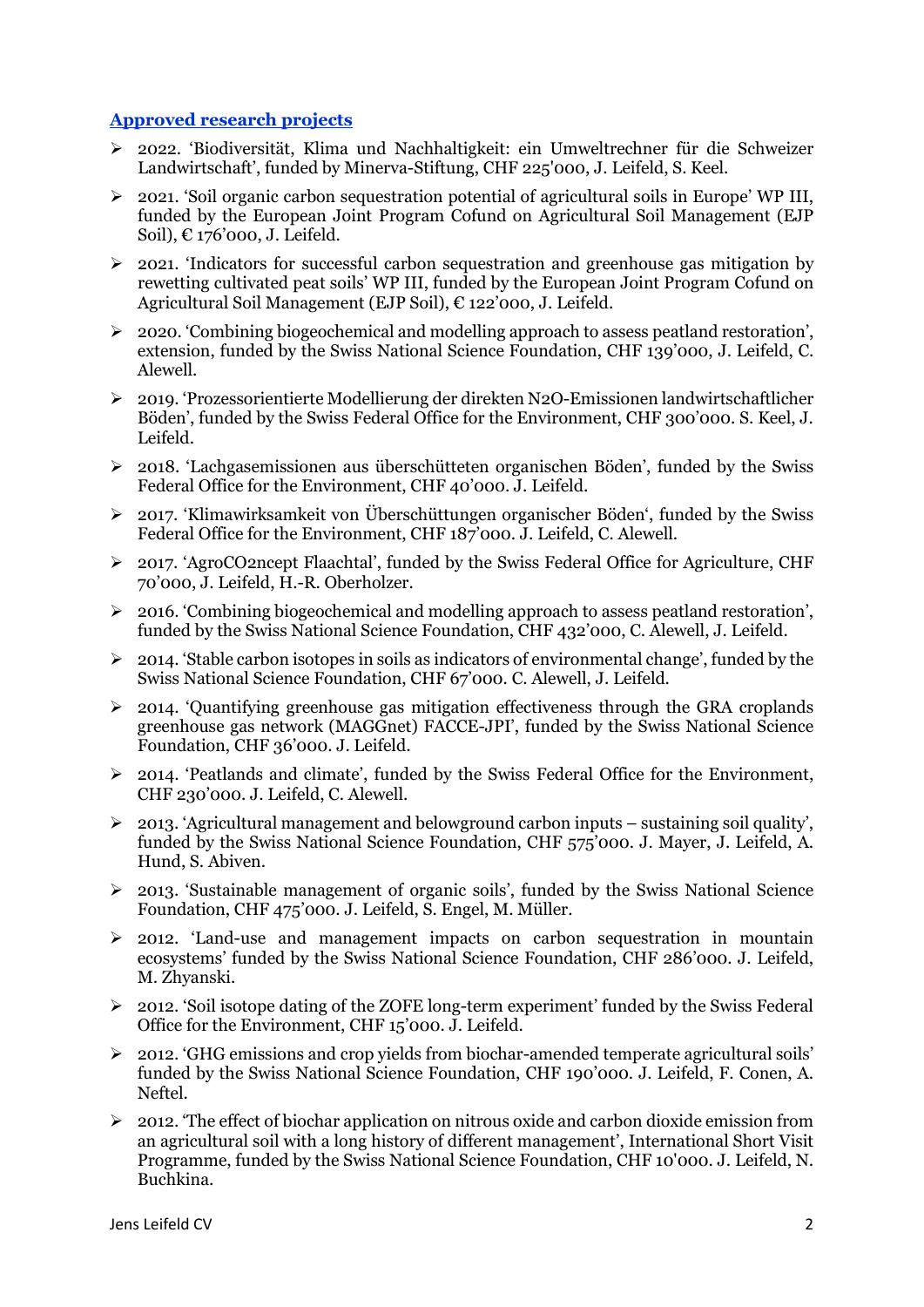- $\geq 2012$ . 'Stable carbon isotopes in soils as indicators of environmental change', funded by the Swiss National Science Foundation, CHF 220'000. C. Alewell, J. Leifeld.
- $\geq 2011$ . 'Area and location of organic soils in Switzerland' funded by the Swiss Federal Office for the Environment, CHF 150'000. J. Leifeld, A. Grünig.
- 2009. 'Land-use effects on organic matter in subalpine soils' funded by the Swiss Federal Office for the Environment, CHF 66'000. J. Leifeld.
- 2008. 'Turnover and stabilization of soil organic matter in high elevation grasslands' funded by the Swiss State Secretariat for Education and Research, CHF 100'000. J. Leifeld.
- $\geq$  2007. 'Labile carbon in soils of alpine grasslands' funded by the Swiss National Science Foundation, CHF 162'000. J. Leifeld.
- $\geq$  2006. 'Swiss greenhouse gas inventory agriculture' funded by the Swiss Federal Office for the Environment, CHF 141'000. J. Leifeld, J. Fuhrer.
- $\geq$  2004. 'Soil carbon sequestration potentials in agricultural soils' funded by Swiss Federal Office for the Environment, CHF 150'000. J. Leifeld, J. Fuhrer.
- $\geq 2000$ . EU-Project FORCAST 'C- and N pools in forest soils':  $\epsilon$  60'000. I. Kögel-Knabner, J. Leifeld.
- 2000. Travel Grant DAAD Germany for scientific exchange TU Munich University Porto Alegre, Brazil, € 10'000. J. Leifeld, H. Knicker.
- $\geq$  1997. 'Humification of compost after application to soils' funded by the German Federal Ministry for Research and Education,  $\hat{\epsilon}_4$ 0'000. J. Leifeld, S. Siebert, I. Kögel-Knabner.
- $\geq$  1993. 'Ecological and economic evaluation of the municipal compost facility'; Research Grant Stadt Witten, € 10'000. J. Leifeld, D. Rohde, T. Held.

#### **Memberships in panels and boards and editorial work**

Since 2022. Member scientific advisory board "Dutch national research program on greenhouse gas emissions from peat meadows", Ministry of Agriculture, Nature and Food Quality.

Since 2022. Member scientific advisory board "Establishment of a German peatland monitoring programme for climate protection", Thünen Institut für Agrarklimaschutz.

Since 2018. Member scientific international committee SOERE ACBB, INRAE, France.

2017 – 2019. Member Associated Sub-committee of the Research Commission of the ETH Zürich, World Food System Grants.

2014. Guest Editor SI 'Environmental benefits and risks of biochar application', Agriculture, Ecosystems and Environment (eds. S. Saggar, M. Camps, J. Leifeld).

2013. Review Editor IPCC Wetland Supplement, chapter 'Rewetting and restoration of peatlands'.

2012 – 2015. Swiss Delegate and MC member COST Action TD 1107 'Biochar as option for sustainable resource management'.

Since 2011. Swiss Contact Point to the Global Research Alliance on Agricultural Greenhouse Gases, Cropland Group.

2011. Guest Editor SI 'Understanding the impacts of hydrological changes on terrestrial ecosystems: results from water manipulation experiments across different biomes', Biogeosciences (eds. P. Stoy, R. Ceulemans, D. Zona, J. Leifeld).

2007 – 2012. Associate Editor 'Biogeosciences'.

Jens Leifeld CV 3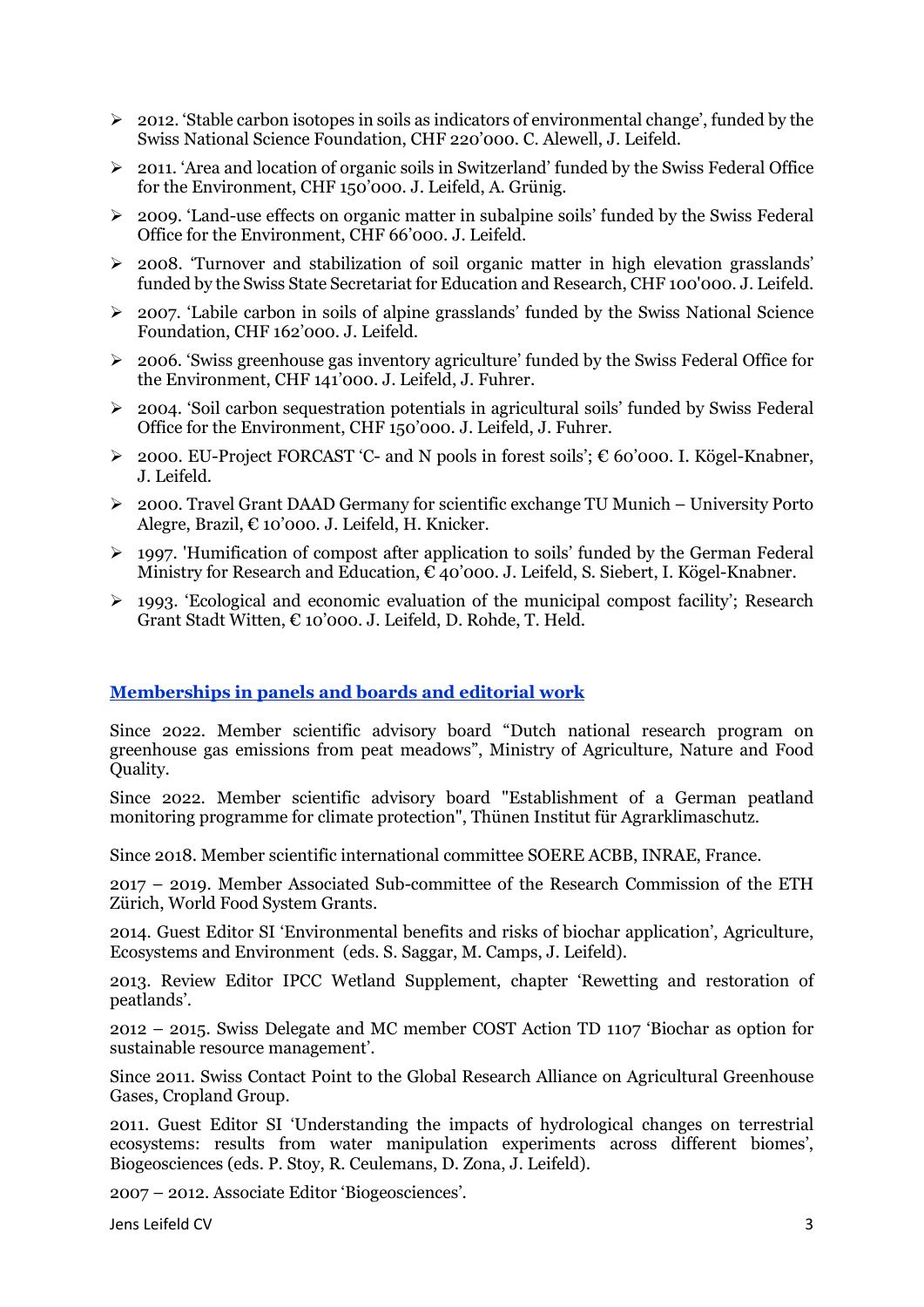2007 – 2011. Coordinator Working Group 2 ('Agriculture and Forestry') COST Action 639 'Greenhouse gas budget of soils under changing climate and land use'.

2006 – 2010. Reviewer for the Climate Convention (UNFCCC; Clean Development Mechanism Projects Agriculture) and for the IPCC 2006 Guidelines for National GHG Inventories.

2005 – 2021. Editorial advisory board member 'Agriculture, Ecosystems and Environment'.

2003 – 2004. Swiss Delegate to EU (Thematic Strategy Soil Protection).

2003. Swiss Delegate to OECD (Development of Soil Indicators).

### **Review of research proposals**

*Biotechnology and Biological Sciences Research Council UK, 2020 Estonian Research Council, 2020 Natural Environment Research Council UK, 2014, 2019 Netherlands Organization for Scientific Research, 2015, 2017 National Science Foundation USA, 2010, 2015 Swiss National Science Foundation, 2014 Deutsche Forschungsgemeinschaft, 2011 EU FP7 - Distributed Infrastructure for Experimentation in Ecosystem Research, 2011 Polish Ministry of Science and Higher Education, 2011 Research Foundation Flanders, 2008 Canadian Foundation for Climate and Atmospheric Sciences, 2004 Grant Agency of the Czech Republic, 2002*

#### **Organisation of conferences**

Convener 'Towards sustainable use of organic soils', Eurosoil 2021, online.

Member Scientific Committee '8th. international symposium on interactions of soil minerals with organic components and microorganisms' (ISMOM), 2019, E-Sevilla.

Convener 'Environment-friendly management of organic soils and paludiculture - from innovation to implementation', EGU, 2018, A-Vienna.

Member Scientific Committee '5. Agroscope Nachhaltigkeitstagung', 2018, CH-Zurich.

Convener 'Soil organic matter under human pressure - from process understanding to national inventories', EGU, 2016, A-Vienna.

Convener 'Round Table on Rewetting of Organic Soils', Swiss Federal Agency of the Environment, 2015, CH-Bern.

Convener 'The International Year of Soils: open session on soil security', Swiss Geoscience Meeting, 2015, CH-Basel.

Convener 'Land use and land management impacts on soil organic carbon: From process understanding to soil management', EGU, 2015, A-Vienna.

Member Scientific Committee annual meeting Swiss Soil Science Society, 2015, CH-Basel.

Member Scientific Committee 'Sixth International Workshop on Soil and Sedimentary Organic Matter Stabilization and Destabilization (SOM6)', 2014, USA-Kiawah Island.

Convener 'National Research Programme NRP 68: Research for improving soil knowledge and for sustainable use of soils', 12th. Swiss Geoscience Meeting, 2014, CH-Fribourg.

Convener 'Land use change and land management impacts on soil organic carbon: From process understanding to regional assessments' EGU, 2014, A-Vienna.

Jens Leifeld CV 4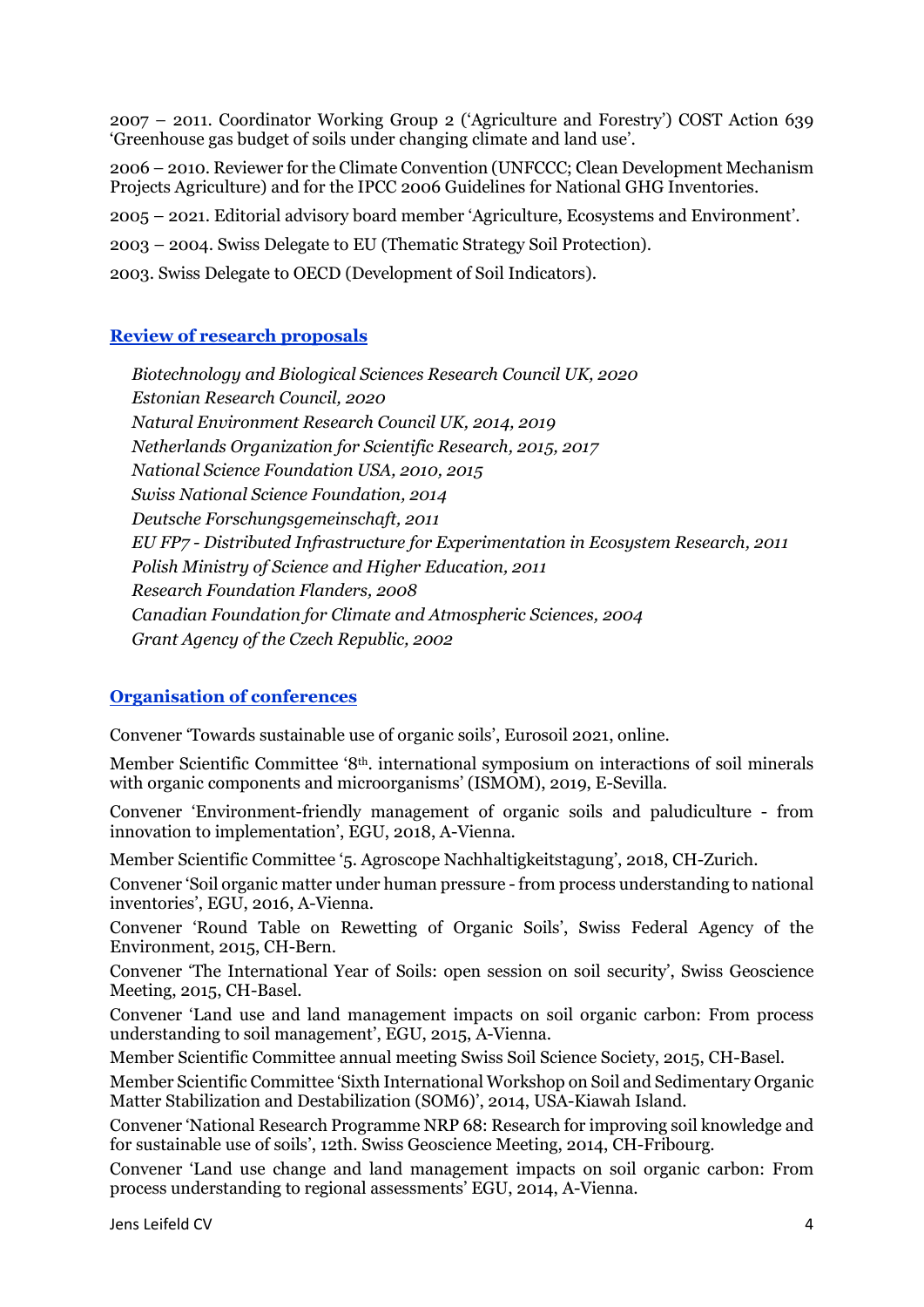Member Scientific Committee annual meeting Swiss Soil Science Society 'Kohlenstoff im Boden', 2013, CH-Zurich.

Convener 'Land use change and land management impacts on soil organic carbon: From process understanding to regional assessments', EGU, 2013, A-Vienna.

Member Organizing Committee , SOM 2012 – Unifying concepts of organic matter (de-) stabilization in terrestrial and aquatic systems', CH-Ascona.

Convener 'Impact of climate change on soil biochemical activity and soil respiration', Eurosoil 2012, I-Bari.

Convener 'Land use and land management impacts on soil organic carbon dynamics: from the long term experiment to the national inventory' EGU, 2012, A-Vienna

Convener 'Soil organic carbon dynamics at different spatial scales' EGU, 2011, A-Vienna.

Convener 'Soil organic carbon dynamics at the regional scale' EGU, 2010, A-Vienna.

#### **Oral Presentations**

Leifeld. *Kohlenstoffzertifizierung – wie umgehen mit reversiblen Senken? Ein methodischer Ansatz über ihre Klimawirksamkeit.* **Invited**, Tagung 'Carbon farming' der DAFA-Plattform Landwirtschaft im Klimawandel 2022, online.

Leifeld. *Soil carbon sequestration as negative emission technology – Where do we stand?* **Invited**, Swiss National GAW/GCOS Symposium 2021, CH-Bern.

Leifeld. *Klimawandel und die Rolle der Landwirtschaft als Quelle und Senke von Treibhausgasen*. **Invited**, Quo Vadis-Tag 2021. Zukunft der Landwirtschaft – Landwirtschaft mit Zukunft. Spectrum Value Management 2021, CH-Dürnten.

Leifeld. *Pflanzenkohle – Ihre Anwendung in Böden aus Sicht des Klimaschutzes*. Agridea-Tagung 'Humus als Chance' 2020, CH-Olten.

Leifeld. *4 per 1000 – why Peatlands deserve special attention*. **Invited key note**, Food security and climate change: 4 per 1000 initiative new tangible global challenges for the soil 2019, F-Poitiers.

Leifeld, Alewell, Paul. *C4-accumulation by Miscanthus increases with soil organic carbon content*. 8<sup>th</sup>. international symposium on interactions of soil minerals with organic components and microorganisms ISMOM 2019, E-Sevilla.

Leifeld. *Klimaschutz durch Moorschutz?!* **Invited**, Kolloquium des Amtes für Landschaft und Natur Kt. Zürich 2019, CH-Zurich.

Leifeld, Wüst-Galley. *Treibhausgasemissionen aus degradierten organischen Böden 1850 – 2100*. **Invited,** "Vom 'eroberten Land' zum Renaturierungsprojekt - Geschichte der Feuchtgebiete in der Schweiz seit 1700" 2019. Eidg. Forschungsanstalt für Wald, Schnee und Landschaft, CH-Birmensdorf.

Leifeld. *Global peatlands in the light of the Paris Agreement and the 4 ‰ Initiative – Do they play a Role?* **Invited key note,** 50th IPS Anniversary Jubilee Symposium: Peatlands: past, present and future 2018, NL-Rotterdam.

Leifeld, Menichetti. *The weight of peatland conservation and restoration in the global cycle of C and N*. EGU 2018, A-Vienna.

Leifeld, Weisskopf. *Sind fruchtbare Landwirtschaftsböden multifunktional?* 5. Agroscope Nachhaltigkeitstagung 2018, CH-Zurich.

Leifeld, Huguenin-Elie, Stampfli, Zeiter. *Does management intensity control soil carbon storage in perennial meadows? - Results from three controlled long-term field experiments*. EGU 2018, A-Vienna.

Leifeld, Bader, Müller, Schulin. *Decomposition of old peat and young organic matter in degrading organic soils of different land use*. 6th International Symposium on Soil Organic Matter 2017, UK-Harpenden.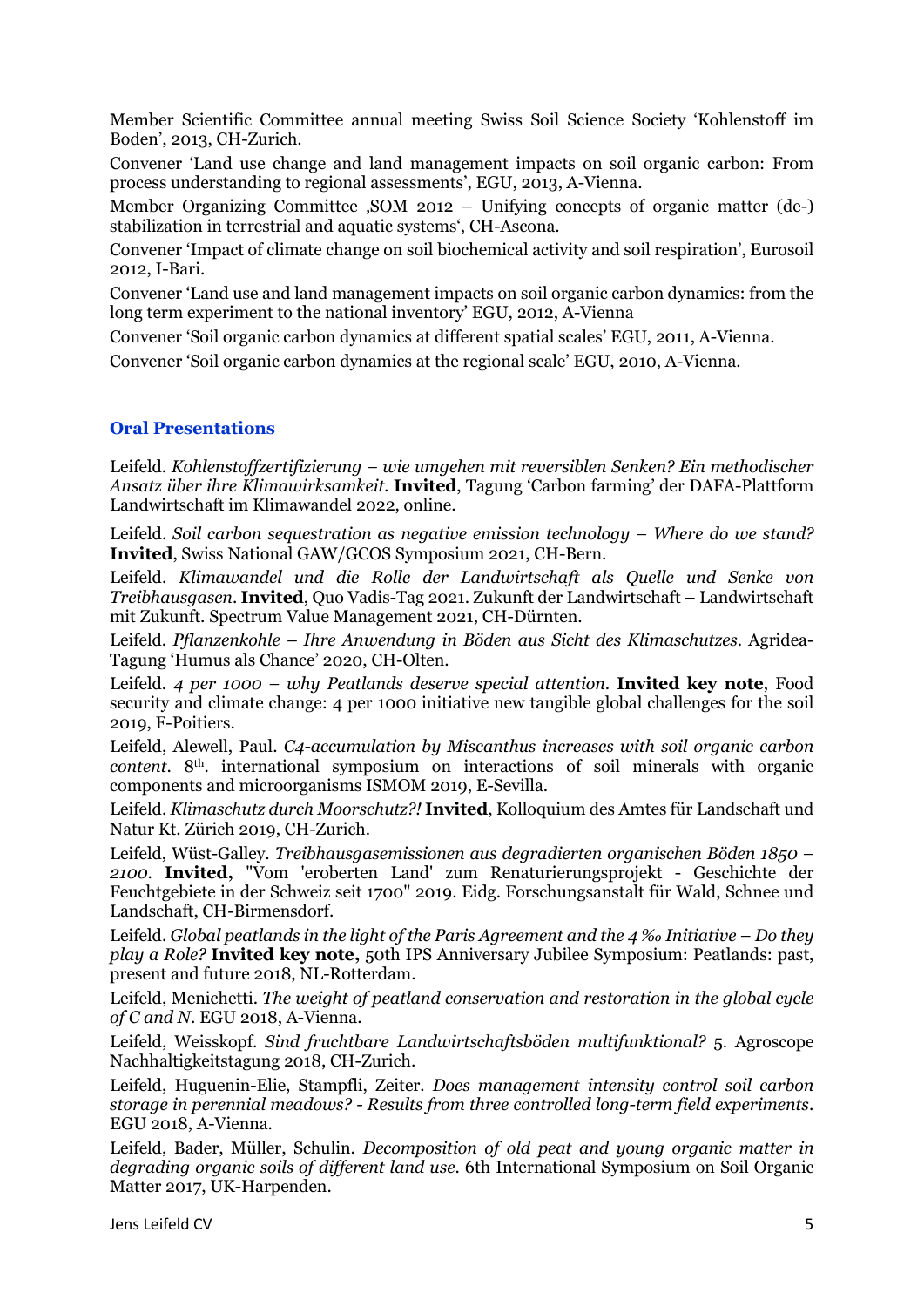Leifeld. *Möglichkeiten klimaschonendender Landwirtschaft durch Bodenkohlenstoff (?)* **Invited**, Workshop der Zurich Carbon Market Association 2017, CH Zurich.

Leifeld, Bader, Bretscher, Wüst, Müller. *Carbon and nitrogen in managed organic soils in Switzerland – indications for soil degradation and implications for N2O emissions at national scale.* Jahrestagung der Schweizerischen Bodenkundlichen Gesellschaft 2017, CH-Bern.

Leifeld. *Der Bodenkohlenstoff in Landwirtschaftsböden – sind Böden 'climate smart'?* Tagung Landbewirtschaftung und Humushaushalt 2017, CH-Zurich.

Leifeld. *Sources of variability in peat composition and the role of peat age*. EGU 2016, A-Vienna.

Leifeld. *The underappreciated role of organic soils in the terrestrial C and N cycle*. **Invited key note,** Jahrestagung der Schweizerischen Bodenkundlichen Gesellschaft 2016, CH-Genf.

Leifeld. *Separation of old black carbon in soil by thermal methods? A discussion*. **Invited**, ETH Ion Beam Physics 2015, CH-Zurich.

Leifeld. *Carbon decline in managed peatlands - local and global significance*. **Invited**, Mini Symposium Soil Science Universität Bern 2014, CH-Bern.

Leifeld. *Application of radiocarbon in soil C studies beyond the bomb peak*. **Invited key note,** Radiocarbon in the Environment Conference 2014, UK-Belfast.

Leifeld, Heiling, Hajdas. *Age and thermal stability of particulate organic matter fractions indicate the presence of black carbon in soil*. EGU 2014, A-Vienna.

Leifeld, Conen, Oberholzer, Mayer. *SOC in top- and subsoil of a 60-years agricultural field trial - indications for compensating effects of carbon input and turnover*. EGU 2014, A-Vienna.

Leifeld. *Fruchtbarer Boden und Landwirtschaft - Grundlagen unserer Zivilisation*. **Invited**, Regionaler Naturpark Schaffhausen und Bildungswerk Jestetten 2014, D-Jestetten.

Leifeld, Ammann, Neftel, Feng, Fuhrer. *A decade of continuous greenhouse gas exchange measurements and soil carbon monitoring at two temperate grassland sites*. ASA, CCA, & SSSA International Annual Meeting 2013, USA-Tampa.

Leifeld. *Land-use and management impacts on C sequestration in mountain ecosystems.* Bulgarian Academy of Sciences, 2013, BG-Sofia.

Leifeld. *Carbon losses from drained peatland soils*. **Invited**, Estimating soil carbon stocks and associated uncertainties at field, regional and national scales, ETH Zürich 2013, CH-Zurich.

Leifeld, Hilber, Bucheli, Schmidt. *Chemical and thermal properties of biochars – results from a screening of 58 samples*. COST biochar conference 2012, GR-Chania.

Leifeld, Fuhrer. *Low-input agriculture – GHG savings through soil carbon sequestration?* Eurosoil 2012, I-Bari.

Leifeld, Conen. *A simple approach to parameterize depth-dependent soil carbon stabilization*. Eurosoil 2012, I-Bari.

Leifeld. *Knowns, unknowns and other uncertainties in soil carbon sequestration studies*. **Invited**, Animal Change Annual Meeting 2012, UK-Edinburgh.

Leifeld. *Menge und Umsatz der organischen Substanz in landwirtschaftlichen Böden der Schweiz*. **Invited**, Zentrum für Agrarlandschaftsforschung 2011, D-Müncheberg.

Leifeld. *Soil organic matter dynamics in alpine grasslands*. **Invited**, University of Life Sciences 2011, N-Ås.

Leifeld. *Temperature dependency of heterotrophic soil respiration*. Universität Zürich 2011, CH-Zurich.

Leifeld. *Kohlenstoffsequestrierung in landwirtschaftlichen Böden – eine kritische Betrachtung*. **Invited**, KTBL Tagung Emissionen landwirtschaftlich genutzter Böden 2010, D-Bad Staffelstein.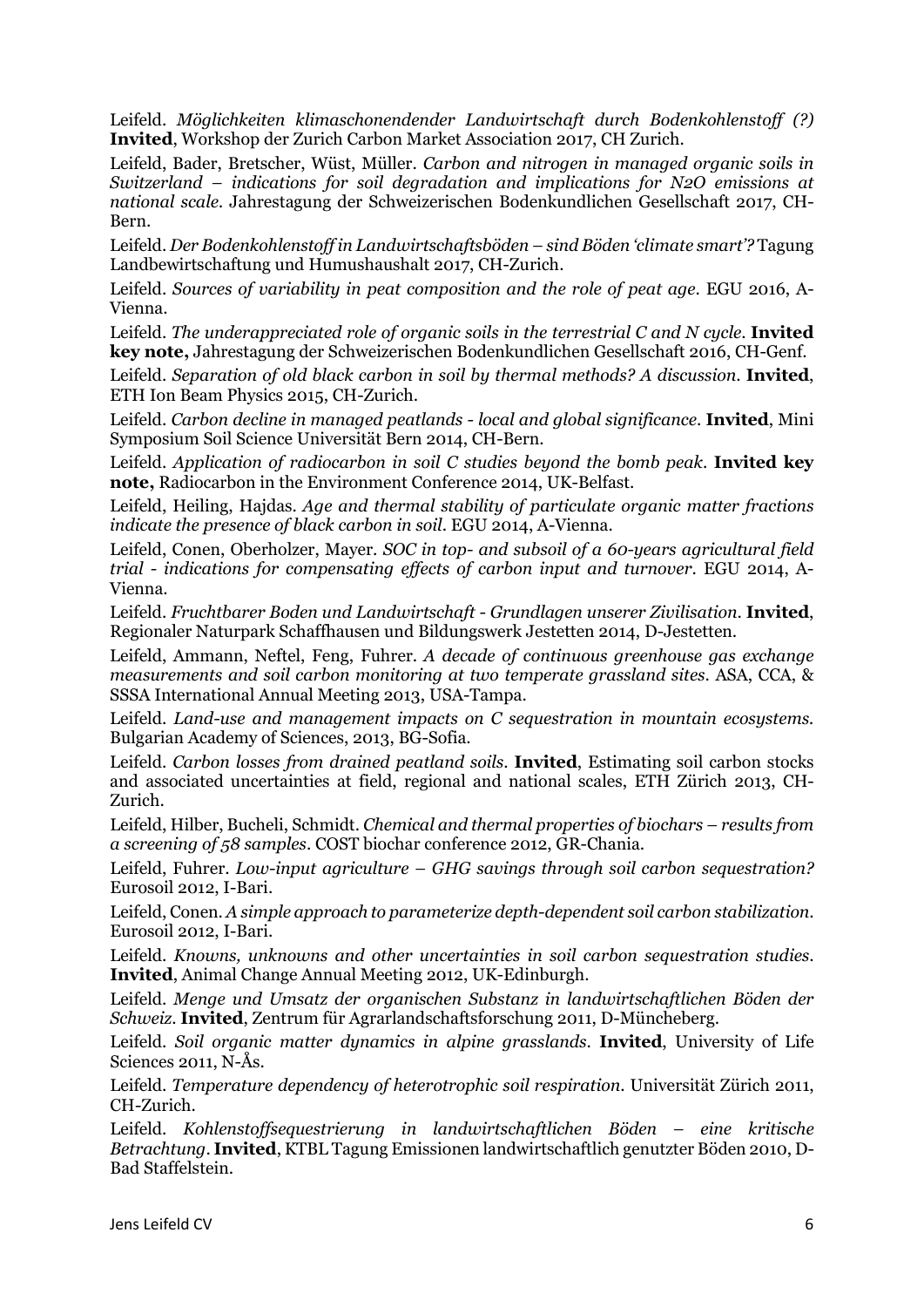Leifeld, Bassin, Hajdas, Conen, Fuhrer. *Soil and root carbon turnover along a pH gradient in subalpine grassland*. Organic matter dynamics and ecosystem functions 2010, F-Presqu' île de Giens.

Leifeld, Gubler, Grünig. *Organic matter loss from temperate ombrotrophic peatlands: An evaluation of the ash residue method*. EGU 2010, A-Vienna.

Leifeld. The response of soil organic matter to warming. **Invited**, Universität Bern 2010, CH-Bern.

Leifeld. *The organic fraction in soil. Current conceptions and challenges for research*. **Inaugural Lecture**, Universität Basel 2009, CH-Basel.

Leifeld. *Organic matter in cold and wet soils – anything different*? **Invited key note**, SOM conference 2009, USA-Colorado Springs.

Leifeld, Budge, Conen, Fuhrer. *Verteilung und Umsatzraten organischer Bodensubstanz in (sub)alpinen Grasslandböden*. Jahrestagung der Deutschen Bodenkundlichen Gesellschaft 2009, D-Bonn.

Leifeld. *Bodenkohlenstoff und Klimawandel*. **Invited**, Bodenschutz im Klimawandel 2009, D-Dresden.

Leifeld, Reiser, Oberholzer. *Soil organic matter dynamics in a long-term field experiment comparing conventional and organic farming. Evidence from fractionation and modelling*. Eurosoil 2008, A-Vienna.

Leifeld, Zimmermann, Conen, Fuhrer. *Verteilung und Umsatzraten organischer Bodensubstanz in (sub)alpinen Graslandböden*. Jahrestagung Deutsche Bodenkundliche Gesellschaft 2009, D-Bonn.

Leifeld. *Einfluss der Bewirtschaftung auf den Bodenkohlenstoff in der Landwirtschaft*. **Invited**, Humus in Böden 2008, D-Munich.

Leifeld. Humus in Böden: Quelle oder Senke für CO<sub>2</sub> in einem wärmeren Klima? Universität Basel 2008, CH-Basel.

Leifeld, Zimmermann, Conen, Fuhrer. *Storage and turnover of carbon in grassland soils along an elevation gradient in the Swiss Alps*. Swiss Geoscience Meeting 2007, CH-Geneva.

Leifeld. *Radiocarbon based SOC turnover estimates in soils containing black carbon*. Cost 639 meeting on soils and greenhouse gases 2007, E-Barcelona.

Leifeld. *Kohlenstoffpools in Böden – Modell und Messung*. **Invited**, Universität Innsbruck 2007, A-Innsbruck.

Leifeld, Zimmermann, Conen, Fuhrer. *Storage and turnover of organic matter along an elevation gradient in the Alps*. SOM Symposium 2007, F-Poitiers.

Leifeld, Franko, Schulz. *Validation of modelled SOC pools by DRIFT-PLS*. KOLI-meeting on soil carbon stocks 2006, FIN-Koli.

Leifeld, Fuhrer. *Long-term management effects on soil organic matter quality in two subalpine grasslands*. Swiss Geosciences Meeting 2005, CH-Zurich.

Leifeld, Zimmermann, Fuhrer*. Quantitative and qualitative information on soil organic matter revealed by spectroscopic methods*. COST 627 meeting on C storage in grasslands 2004, B-Gent.

Leifeld, Bassin, Fuhrer. *Kohlenstoffvorräte- und Bindungspotentiale in landwirtschaftlichen Böden der Schweiz*. Jahrestagung der Deutschen Bodenkundlichen Gesellschaft 2003, D-Frankfurt/Oder.

Leifeld, Fuhrer. *Temperature effects on CO<sub>2</sub> production and O<sub>2</sub> consumption of soils under controlled conditions*. ESF conference on carbon fluxes in terrestrial ecosystems 2003, D-Kiel.

Leifeld, Fuhrer. *Die Bedeutung der Landwirtschaft als C-Senke in der Schweiz*. Tagung Klimaschutz der Agentur erneuerbare Energien und Energieeffizienz in der Schweiz 2003, CH-Bern.

Leifeld, Bassin, Fuhrer. *Soil carbon stocks and sequestration potentials in Swiss agriculture*. OECD expert meeting on soil carbon 2002, CAN-Ottawa.